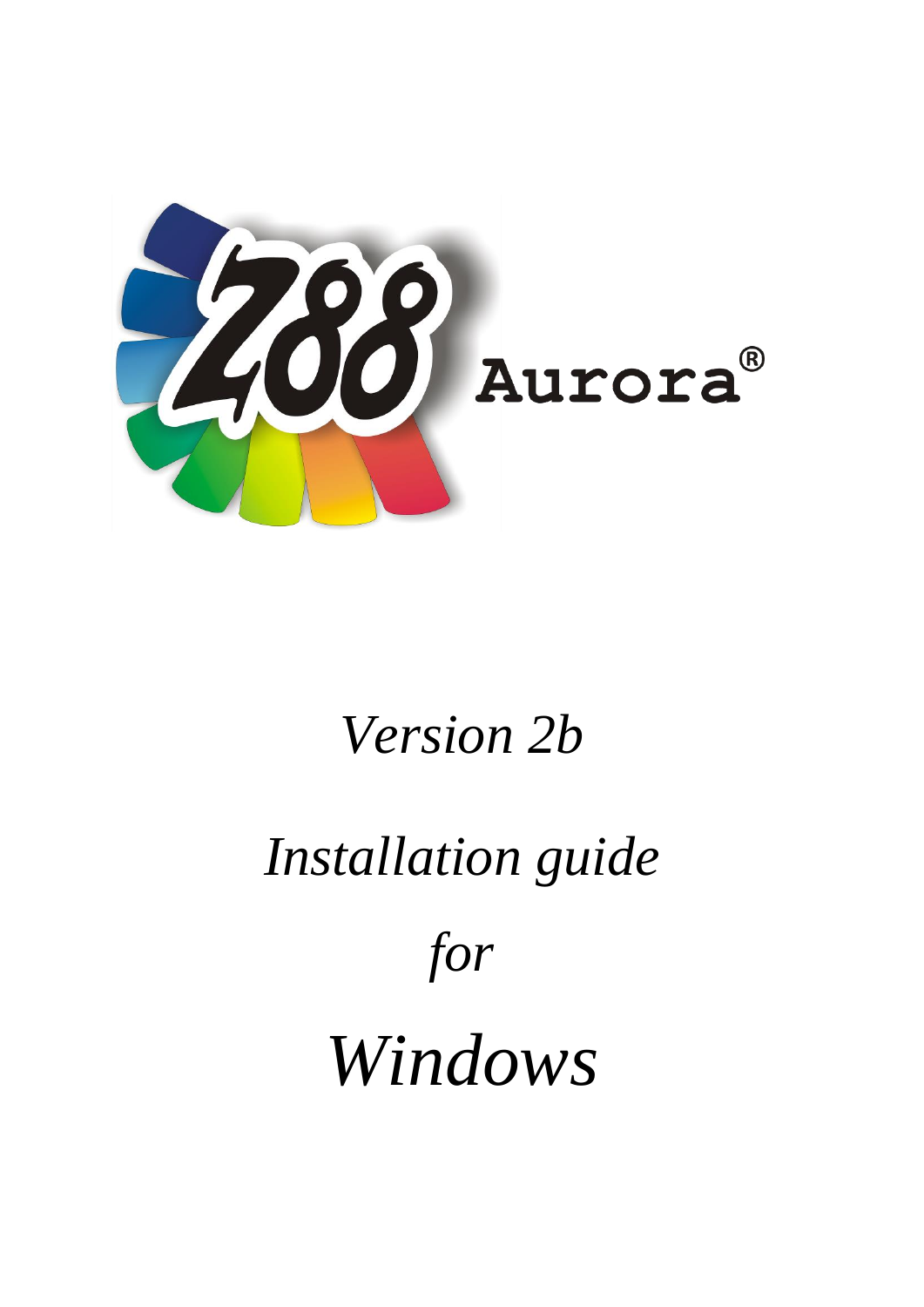



*An easily operated user interface for Z88 for all Windows- (32- and 64-bit), for Linux (64-bit) and Mac OS X-Computers*

*This Freeware Version is the literary property of the Chair for Engineering Design and CAD, University of Bayreuth, Germany, composed and edited by Professor Dr.-Ing. Frank Rieg*

> *with the aid of: Dr.-Ing. Bettina Alber-Laukant, Pascal Diwisch, M.Sc., Michael Frisch, M.Sc., Christian Glenck, M.Sc., Dipl. Wirtsch.-Ing. Reinhard Hackenschmidt, Stefan Hautsch, M.Sc., Dipl.-Math. Martin Neidnicht, Dipl.-Ing. Florian Nützel, Dr.-Ing. Bernd Roith, Frank Rudolph, M.Sc., Dr.-Ing. Alexander Troll, Dipl.-Ing. Felix Viebahn, Dipl.-Ing. Christoph Wehmann, Dr.-Ing. Jochen Zapf, Dipl.-Ing. Markus Zimmermann, Dr.-Ing. Martin Zimmermann*

*All rights reserved by the editor Version 2b April 2014*



is a registered trademark (No. 30 2009 064 238) of Professor Dr.-Ing. Frank Rieg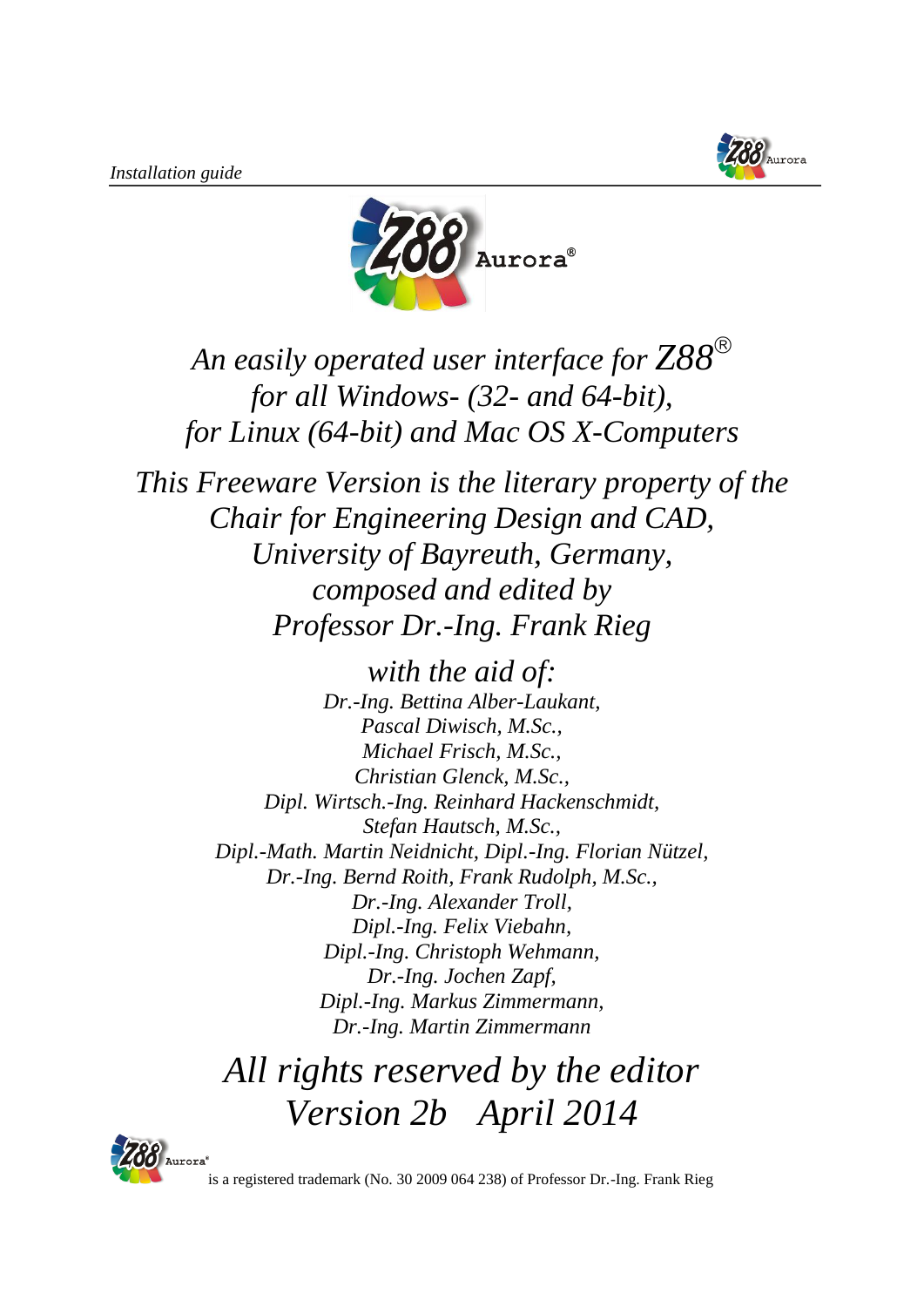

## **INSTALLATION**

The installation for Windows is managed by *Microsoft® Installer (MSI)*. The following versions are available in Z88 Aurora V2b:

### **32-bit Windows z88aurorav2\_32\_en.msi**

## **64-bit Windows z88aurorav2\_64\_en.msi**

The respective installation menu leads you through the installation (Figure 1). The standard installation directory is located on *"C:\z88aurorav2"*.



**1. Proceed with installation 2. Read and accept License Agreement**

Figure 1: Begin installation

You can adjust this setting by choosing the respective folder in the installation dialog box (Figure 2).

| <b>id</b> Z88Aurora V2 Setup |                                                                                | x              |
|------------------------------|--------------------------------------------------------------------------------|----------------|
| <b>Destination Folder</b>    | Click Next to install to the default folder or click Change to choose another. | Aurora         |
| Install Z88Aurora V2 to:     |                                                                                |                |
| C:\Z88AuroraV2\<br>Change    |                                                                                |                |
|                              |                                                                                |                |
|                              |                                                                                |                |
|                              | <b>Back</b>                                                                    | Cancel<br>Next |

Figure 2: Continue installation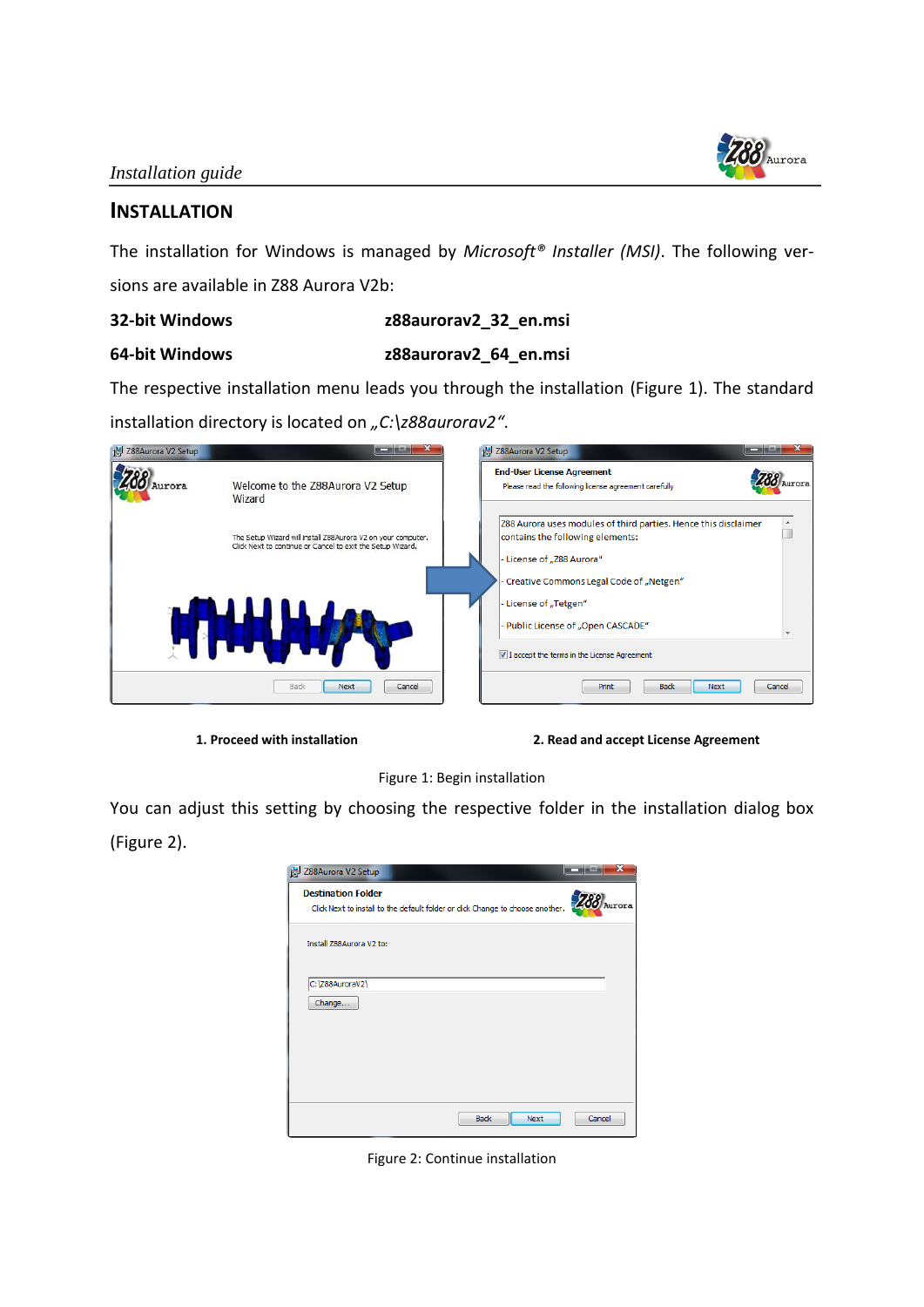

# **Please note, however, that the respective installation directory must not contain any space characters!**

Finally choose "*install*" to complete the installation (Figure 3).



**4. Install program**

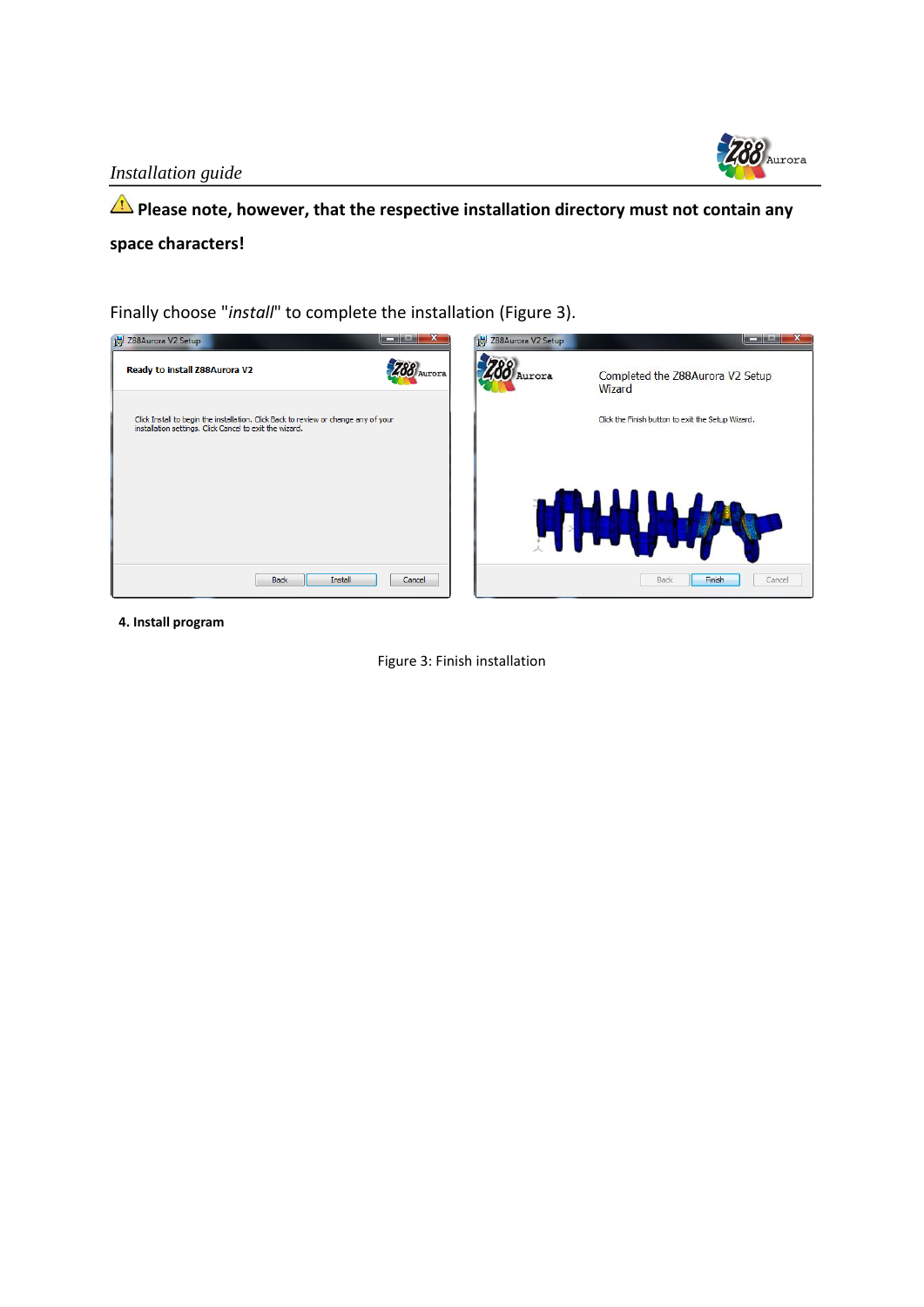

# **FIRST START OF Z88AURORA**

To start the program either click the desktop icon "*Z88Aurora V2b"* or open the program via Start → "Z88Aurora V2b"→ "Z88Aurora V2b. If you have not installed the desktop and start menu entries, you can start the program directly via Windows Explorer:

*"[chosen\_installation\_directory]\win\bin\z88aurora.exe".*

To adapt Z88Aurora more easily to your specifications, you are asked to enter the directories of the support modules and programs you want to use for Z88Aurora, when you start the program for the first time.

For this purpose, a dialog window opens, where you can enter the respective programs (Figure 4):

| <b>了</b> Options              |                          | $\overline{\mathbf{x}}$ |
|-------------------------------|--------------------------|-------------------------|
| General   Memory Paths   View |                          |                         |
| Additional programs           |                          |                         |
| Media player                  | wmplayer.exe             | l F                     |
| <b>Browser</b>                | ை iexplore.exe           | $\overline{ }$          |
| Acrobat reader                | ွ⁄ြ} iexplore.exe        | I F                     |
|                               |                          |                         |
|                               |                          |                         |
|                               |                          |                         |
|                               |                          |                         |
|                               |                          |                         |
|                               |                          |                         |
|                               |                          |                         |
|                               |                          |                         |
|                               |                          |                         |
|                               | $\bigcirc$ <sub>QK</sub> | <b>X</b> Cancel         |

Figure 4: Customizing Z88Aurora

Hint for 32-bit Windows:

The paths have to be changed to *"C:\Program Files\..."*.